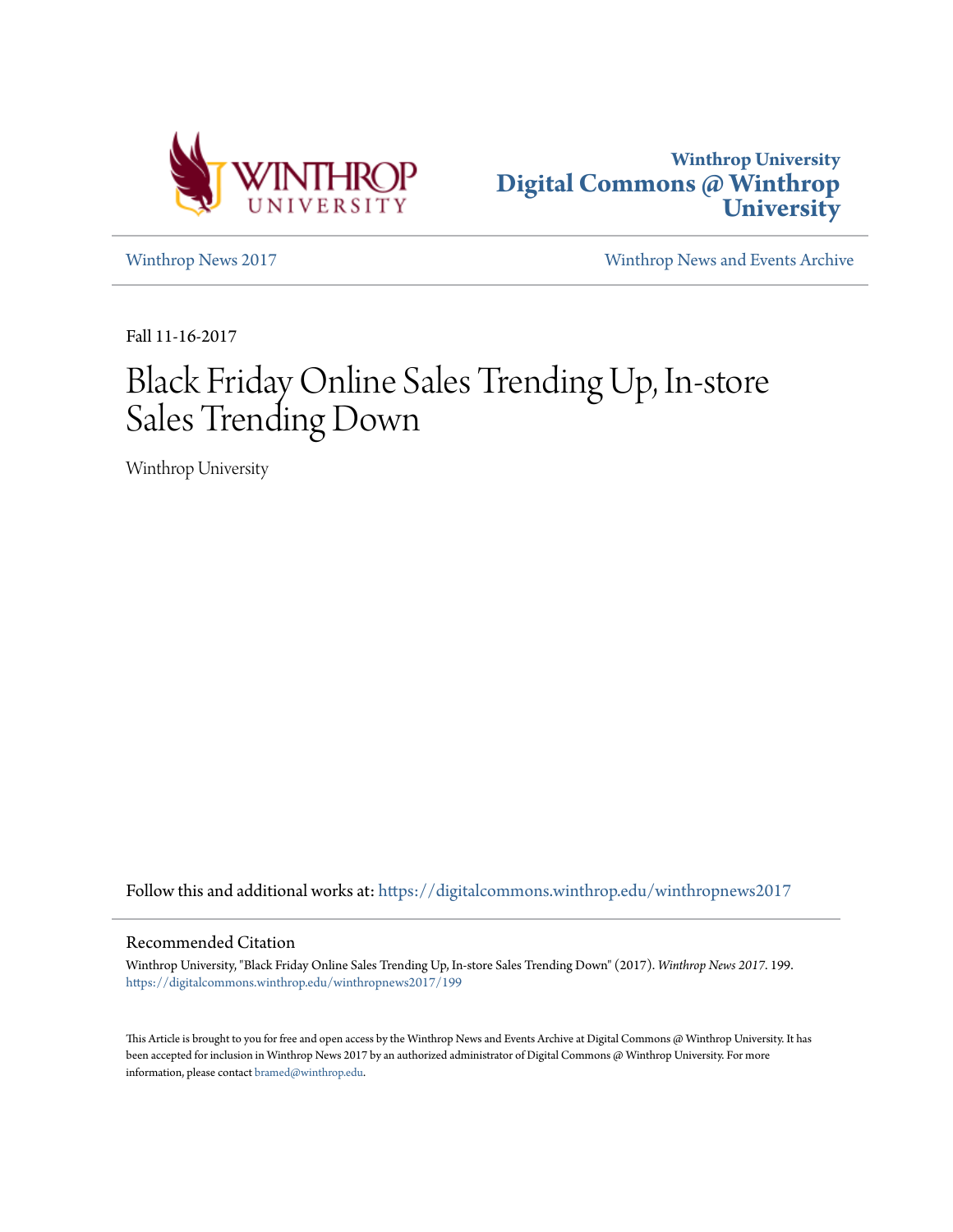

**AFFAIRS ATHLETICS GIVING**

**ABOUT ADMISSIONS & AID ACADEMICS STUDENT**

**O** SHARE

「验費」

All News Archives RSS News Feeds Winthrop in the News

## 11/16/2017 **Black Friday Online Sales Trending Up, Instore Sales Trending Down**

### **Quick Facts**

At its peak, Black Friday would bring in 30 percent of annual retail sales.

In 2011, the average Black Friday shopper would spend \$398, compared to only \$299 in 2015, said Peters, who studies shopping with Winthrop Professor of Marketing Jane Thomas. **Four themes emerged in 2015 from interviews** with shoppers: family versus consumerism, fun versus stress, online versus in-store shopping and Me versus My Children.



ROCK HILL, SOUTH CAROLINA – Although **Black Friday** has traditionally been the busiest shopping day of the year, retailers have stretched out the shopping time through the Thanksgiving weekend but are not necessarily increasing sales, said two Winthrop University marketing professors.

Online sales are trending up, while in-store sales are trending down by about 1.5 percent annually over the past five years, said Marketing Professor Cara Peters. At its peak, Black Friday would bring in 30 percent of annual retail sales.

Cara Peters



In 2011, the average Black Friday shopper would spend \$398, compared to only \$299 in 2015, said Peters, who studies shopping with Marketing Professor Jane Thomas.

**Four themes** emerged in 2015 from interviews with shoppers: family versus consumerism, fun versus stress, online versus in-store shopping and Me versus My Children.

Jane Thomas

Some consumers now want the convenience and calming environment of online

shopping. They avoid long lines and heavy crowds and don't experience as much frustration with items being out of stock. Peters found that many consumers question the excessive consumerism, and that they are celebrating shopping, not their families. They also felt guilt that shopping was encroaching on their family time and the family traditions for retail workers who have to work long hours.

Back in 2010, Peters and Thomas interviewed more than three dozen Black Friday shoppers to find that consumers enjoyed the **"consumption ritual."** They enjoyed forming a detailed strategic plan based on newspaper and television advertisements, getting up early and then the adventure and competition in completing their missions.

"Sharing the consumption ritual with family and friends was important," Peters said. "Multiple generations participated in the event."

One woman related that she has gone Black Friday shopping for 18 years with the women in her husband's family. They used to start at 5 a.m., but now since the stores open at midnight on Thanksgiving, they start at midnight.

The shoppers revel in the **"mad dash"** for the best sales and coming home with great bargains.

By 2015, the Winthrop faculty members found through 45 Black Friday shopper interviews that strategies have changed. November shopping was no longer a one-day event but had evolved into a five-day, gigantic shopping weekend.